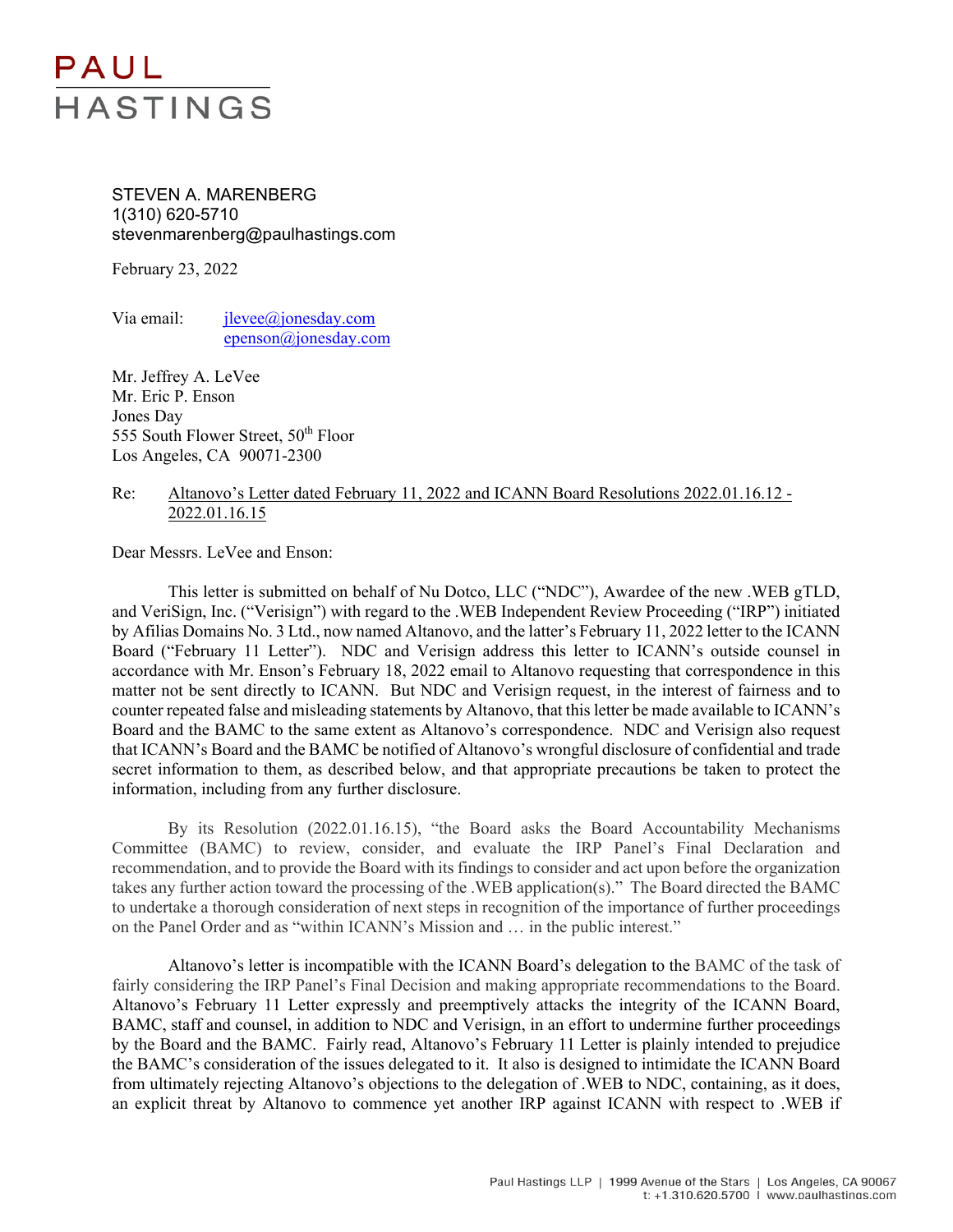l

Mr. Jeffrey A. LeVee Mr. Eric P. Enson February 23, 2022 Page 2

decisions do not go its way. The thinly veiled message of Altanovo's letter: decide for us or face additional years of IRP's and other proceedings designed to delay the introduction of .WEB, which Altanovo has already delayed by almost 6 years. It is thus important to the parties to this proceeding, and to the ICANN community at large, that Altanovo's strategy be rejected and the proper process of the Board and BAMC, as set forth in the above-referenced Resolutions, move forward in a fair and orderly manner.

Independently, NDC and Verisign object to the February 11 Letter because it is replete with false statements regarding both ICANN's processes and conduct and the testimony and evidentiary record in the IRP; and because the letter wrongfully discloses confidential and trade secret information, in violation of the express provisions of a Protective Order, as explained in more detail below.

For all of the foregoing reasons, NDC and Verisign request that the February 11 Letter should be disregarded for all purposes and precautions taken so that its confidentiality is preserved.

#### **I. Altanovo's Letter Improperly Contends that the Board is Guilty of "Misstatements to the Internet Community" and "Pre-Judging" the Issues -- Thereby Attempting to Prejudice the Community Against Further Proceedings of the BAMC and the Board**

Rather than wait for or respect the BAMC's adoption of a fair process for considering these important issues as provided for in the Board's Resolution (2022.01.16.15), Altanovo seeks to preempt the BAMC's process by attacking ICANN, the Board, the BAMC, NDC and Verisign. Altanovo's unbridled and misleading attack spares no one. The pretext for its Letter, and its threats and demands, is a strained interpretation of a parenthetical reference in the Resolution to the Domain Acquisition Agreement between NDC and Verisign ("DAA"), a reference obviously not meant by the Board (as Altanovo contends) to "prejudge" the issues. Indeed, the Board specifically delegated to the BAMC the task of evaluating the IRP Panel's determinations and recommendations.

Nonetheless, predicated solely on its misrepresentation of the Board Resolutions and the IRP record, Altanovo attacks the integrity of ICANN and its Board, staff, and lawyers, as well as the BAMC process itself. For example, the February 11 Letter accuses the Board of making a "critical misstatement" and having "effectively pre-judged" the issues, questions whether the Board or BAMC "will be able properly to consider and evaluate the IRP Panel's Final Decision" or otherwise act with "impartiality and independence," and claims that the Board has "misstated to the Internet Community" the facts and, in so doing, has exacerbated "the inherent unfairness" already created by ICANN, including ICANN's supposed "blatant lack of evenhandedness."<sup>1</sup>

<sup>&</sup>lt;sup>1</sup> Altanovo further attempts to affect the internal processes of the BAMC by gratuitously objecting to the "involvement of *any member of ICANN's Staff, in-house counsel or outside counsel* in the independent assessment that the BAMC and Board must undertake pursuant to the IRP Panel's Final Decision." It also threatens ICANN with endless proceedings and their attendant expense by signaling, even prior to the beginning of the BAMC's consideration, that it intends to file another IRP in any event to further delay the launch of .WEB.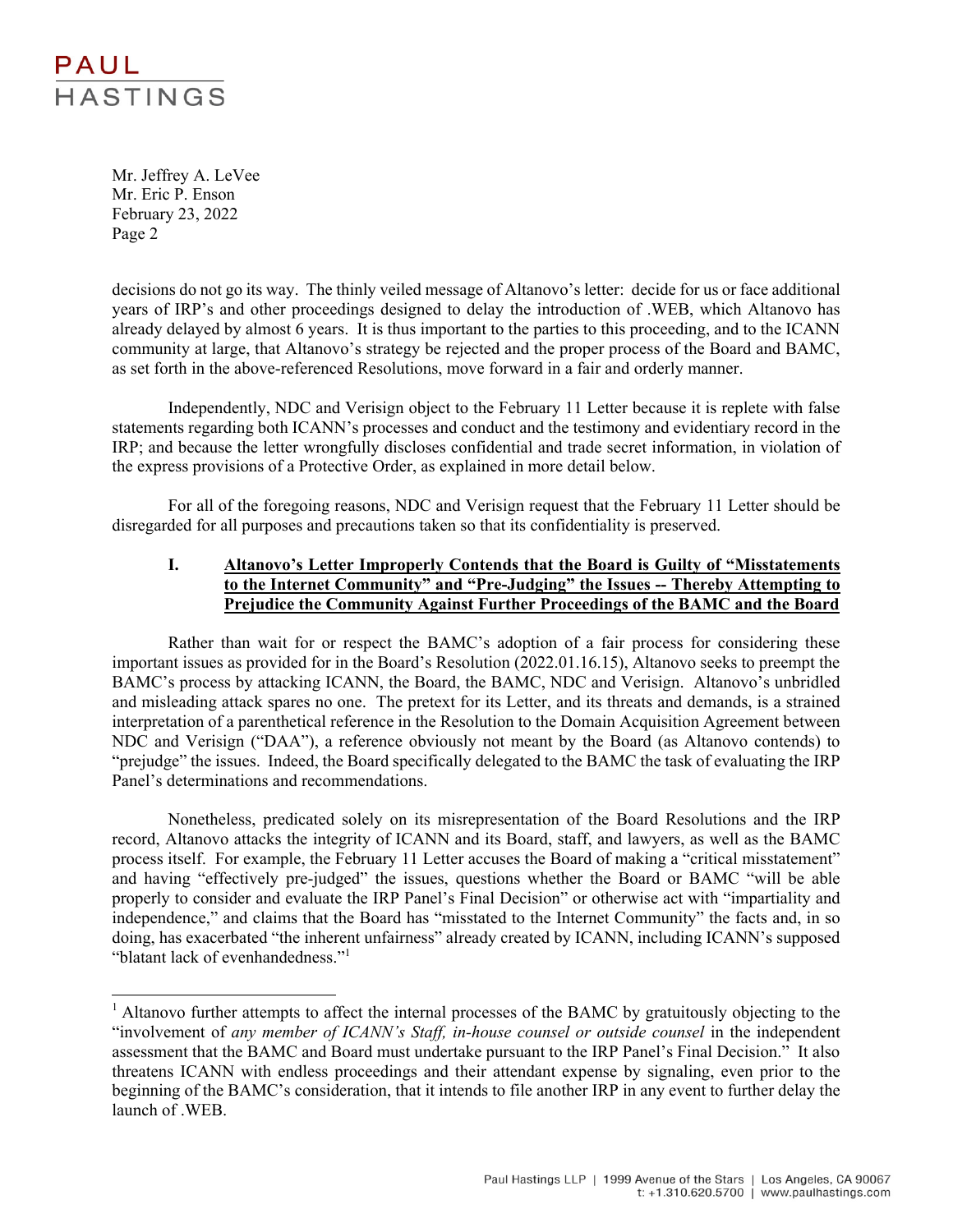Mr. Jeffrey A. LeVee Mr. Eric P. Enson February 23, 2022 Page 3

Altanovo's attack on the very role of ICANN and its accountability mechanisms is an apparent attempt to cause the Board to overcompensate in favor of Altanovo and refuse to make a decision that would reject Altanovo's attempts to unwind the .WEB auction award or otherwise proceed with the delegation of .WEB to NDC. In so doing, Altanovo attempts to seed the record with misstatements to support future attacks on ICANN, as its letter openly threatens (fn. 1).

NDC and Verisign strongly object to Altanovo's improper efforts to prejudice the BAMC process and the Internet community against ICANN, NDC, and Verisign. Although we reserve a detailed response to the false assertions in the February 11 Letter pending further proceedings by the BAMC, the immediate point is that the BAMC must be allowed to establish and follow its process without unsolicited and incendiary rhetoric from Altanovo. If the BAMC's process includes submissions from the interested parties, as we anticipate, Altanovo, NDC, and Verisign will all have the opportunity to advocate in an orderly and judicious manner.

#### **II. NDC and Verisign Object to the Publication of Altanovo's Letter -- Including Because It Contains Confidential and Trade Secret Information of NDC and Verisign**

Altanovo compounds the impropriety of its submission by asking ICANN to publish its letter to the Internet community and thereby publicly disclose confidential and trade secret information of NDC and Verisign. NDC and Verisign request that ICANN reject Altanovo's request for the following reasons: (1) the letter is not publishable under ICANN's Document Information Disclosure Policy ("DIDP"), (2) the letter is a clear attempt to bias public opinion even before consideration of the Final Decision by the Board and BAMC has begun, and (3) critically, the information in the letter, as well as the Annex, is confidential and subject to a Protective Order entered by the IRP Panel and enforceable in a court of law. Altanovo stipulated to this order, which makes its failure even to advise the ICANN Board of these facts and its request that the letter be published all the more egregious.

First, under ICANN's established processes, correspondence from third parties such as Altanovo should not be published if the correspondence meets any of the "Other Defined Conditions for Nondisclosure" the DIDP. The February 11 Letter meets several of these and related conditions:

- Under the DIDP, it is well established that ICANN will not publish either confidential information of a party or information that "would be likely to compromise the integrity of the deliberative and decision-making process between and among ICANN, its constituents, and/or other entities with which ICANN cooperates." *See* https://www.icann.org/resources/pages/didp-2012-02-25-en. Altanovo's letter is an obvious attempt to do just that, as it makes repeated misrepresentations regarding ICANN, NDC and Verisign.
- ICANN's Correspondence Handbook additionally provides that ICANN can choose not to publish correspondence that is not "within scope," *See* Handbook, Section 2 (https://www.icann.org/en/system/files/files/icann-correspondence-process-handbook-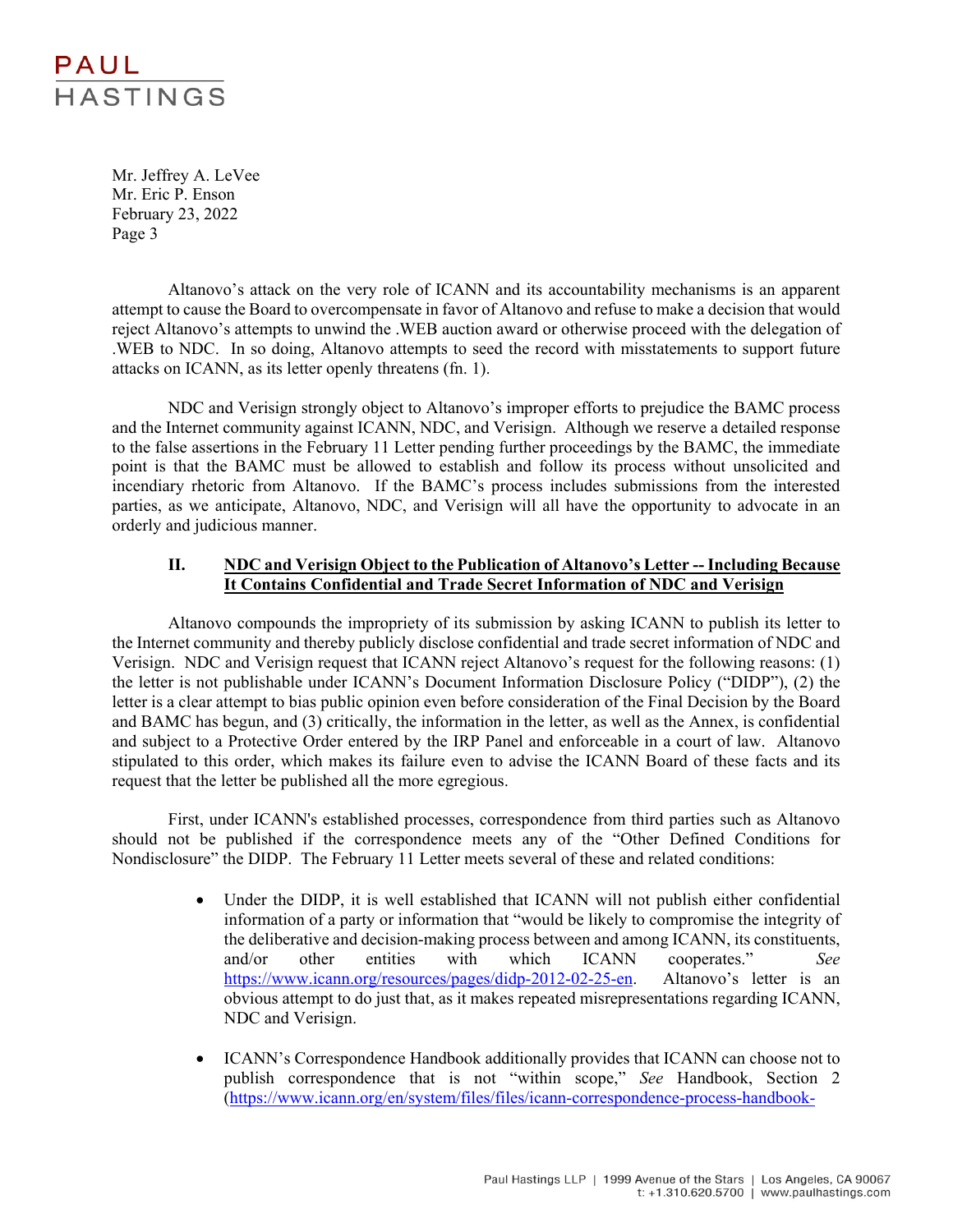l

Mr. Jeffrey A. LeVee Mr. Eric P. Enson February 23, 2022 Page 4

> 06mar18-en.pdf). Altanovo's letter is "out of scope" under the DIDP, as it relates to a defined ICANN process (Board consideration of an IRP decision) and is part of that record and limited by that record. It should not separately be published here.

Second, the February 11 Letter is an explicit attack on the integrity of the Board and BAMC processes and seeks to bias the Internet community's perception of further ICANN proceedings in a manner prejudicial to ICANN, NDC and Verisign. The letter expressly and falsely attacks ICANN as having made misrepresentations to the community, having prejudged issues, and as lacking impartiality.<sup>2</sup> Similarly, Altanovo's letter falsely asserts that NDC admitted to lying to conceal the existence of the DAA. There is no place for such misstatements in this discourse. If Altanovo wishes to tell lies and pollute the public consciousness with its misrepresentations, it must do so at its own risk without using and sheltering behind ICANN's publication mechanisms.

Third, the February 11 Letter constitutes an improper disclosure of NDC and Verisign's Confidential Information, including information protected under the Protective Order entered in the IRP. In particular, information regarding the DAA disclosed in Altanovo's letter was clearly designated *"Highly Confidential -- For Attorneys Eyes Only"* under the Protective Order (Sections 6.2, 6.3). Nonetheless, Altanovo discloses and urges further publication of information regarding the DAA, including making factual assertions and repeated arguments regarding the meaning of the DAA, disclosing the substance of the agreement in the process.<sup>3</sup> (*See, e.g., p. 3, second full paragraph*). Further, Annex A to Altanovo's

<sup>3</sup> Section 2 of the Protective Order provides: "The protections conferred by this Order cover not only Protected Material (as defined above) but also (1) any information copied or extracted from Protected

<sup>&</sup>lt;sup>2</sup> Altanovo also falsely asserts that Verisign has secret access to ICANN denied to Altanovo. Altanovo bases the latter on a selective quote from an earnings call in which Verisign's CEO stated that the company would continue "monitoring [ICANN's] process." (Letter at p. 8.) Altanovo attempts to mislead the ICANN Board by failing to quote the answer to a follow-up question as to how Verisign would "monitor" ICANN's process -- in response to that question, Verisign's CEO explicitly states that Verisign would be reviewing "publicly available information. So what we'll be monitoring, you can certainly monitor yourself on ICANN's website as the Board proceeds." Similarly, on February 18, *2022*, Altanovo sent a second letter quoting a Verisign public filing from February 19, *2021* as a pretext to demand yet more information about .WEB's purported "award to Verisign" outside of the proper channels. Altanovo's February 18, 2022 letter adds to Altanovo's prior accusations of a secret agreement between ICANN and Verisign with regard to .WEB, in furtherance of its efforts to undermine and preempt the BAMC's processes. The reference in the *2021* filing was part of a standard litigation risk assessment of claims against the company. No honest reading of the statement in the litigation risk assessment would interpret it as saying that .WEB had been awarded to Verisign. Indeed, had Altanovo acted in good faith and read Verisign's February 18, 2022, 10- K -- filed the same day Altanovo sent its second, incendiary letter -- it would have seen that the risk factor for Verisign was removed, as the IRP was decided. Altanovo's assertion in its February 18 letter is yet another complete fabrication as part of its ongoing effort to falsify a record for further attacks on ICANN and Verisign.